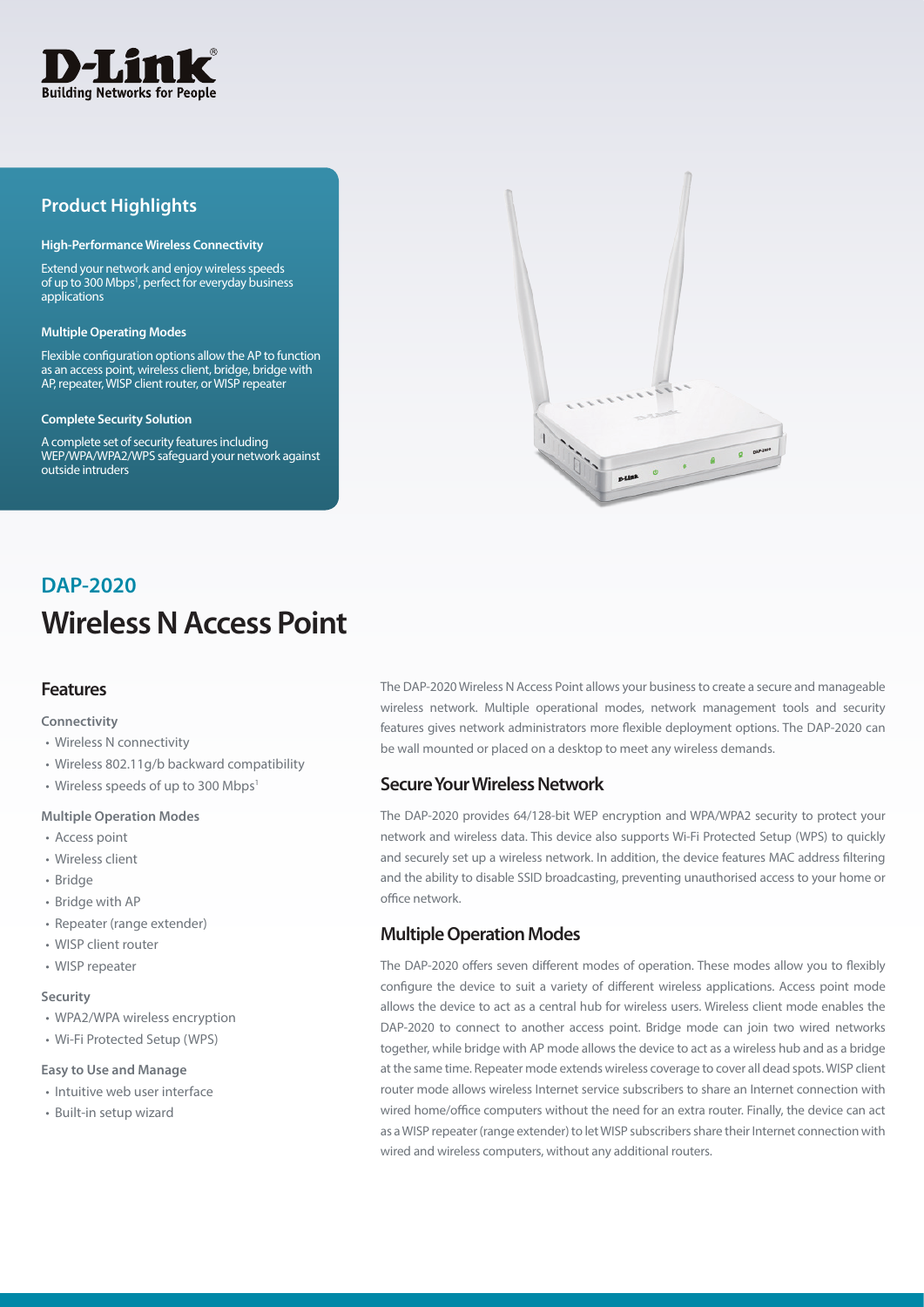# **Building Networks for People**

# **DAP-2020 Wireless N Access Point**

# **Quick and Easy Installation**

With the D-Link setup wizard, you can set up your wireless network in a matter of minutes. It configures your DAP-2020's operating mode and allows you to easily add new wireless devices to the network. Create a simple wireless network for your home or office quickly and easily with the DAP-2020.

# **Effective Power Saving**

The DAP-2020 includes a built-in schedule function that dynamically turns the wireless network off when it is not in use. This feature reduces power consumption, thus saving you both energy and money.

# **Multiple Operation Modes**





If the worst should happen to your network you need the very best support and fast. Downtime costs your business money. D-Link Assist maximises your uptime by solving technical problems quickly and effectively. Our highly trained technicians are on standby around the clock, ensuring that award-winning support is only a phone call away.

With a choice of three affordable service offerings covering all D-Link business products, you can select the package that suits you best:

### **D-Link Assist Gold - for comprehensive 24-hour support**

D-Link Assist Gold is perfect for mission-critical environments where maximum uptime is a high priority. It guarantees four hour around-the-clock response. Cover applies 24/7 for every day of the year including holidays.

## **D-Link Assist Silver - for prompt same-day assistance**

D-Link Assist Silver is designed for 'high availability' businesses that require rapid response within regular working hours. It provides a four hour response service Monday to Friday from 8am to 5pm, excluding holidays.

# **D-Link Assist Bronze - for guaranteed response on the next business day**

D-Link Assist Bronze is a highly cost-effective support solution for less critical environments. Response is guaranteed within eight business hours Monday to Friday from 8am to 5pm, excluding holidays.

D-Link Assist can be purchased together with any D-Link business product. So whether you're buying switching, wireless, storage, security or IP Surveillance equipment from D-Link, your peace of mind is guaranteed. D-Link Assist also offers installation and configuration services to get your new hardware working quickly and correctly.